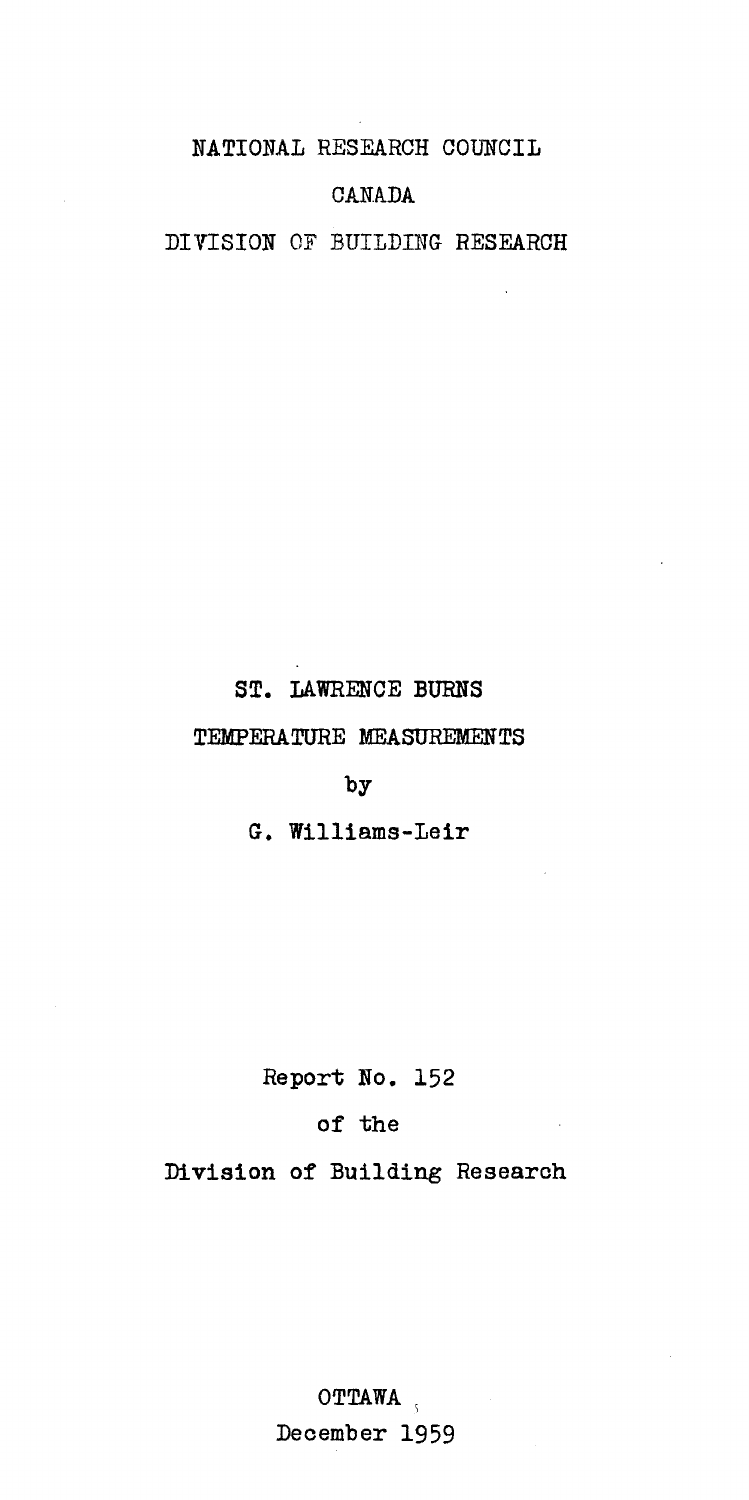#### -PREFACE

The circumstances that led to the carrying out of fire tests on eight buildings in the project known as the st. Lawrence Burns, and the objectives and the ways in which these were achieved are fully described in a general report. It constitutes the complete record of the planning and execution of the experiments, together with all general<br>information. The details on each kind of measurement m The details on each kind of measurement made, including the results obtained, are contained in separate companion reports of which this is one. All the results are combined and are discussed and final conclusions drawn in a summary report.

Duplication has been avoided as far as possible, and it will be necessary to refer to the general report in reading any of the other reports including this one for any information which is pertinent to more than one of them. A listing of all reports on the project follows this preface.

The participation of the British Joint Fire Research Organization in the experiment, the interest and support of the Federal Civil Defence authorities, the assistance of the Ontario Fire Marshal and his staff, and finally the complete co-operation and very considerable assistance extended by the Hydro-Electric Power Commission of Ontario are all gratefully aclmowledged. It is <sup>a</sup> pleasure also to be able to record the special contribution made by members of the staff of the Fire Section who worked long hours, often under trying field conditions and at great personal inconvenience, to meet the many deadlines and to complete the project in a most satisfactory manner.

The author of this report is Mr. G. Williams-Leir, research officer with the Fire Section of this Division who assisted in the initial planning of the project and was responsible for the measurements of temperature, smoke and sound.

Ottawa December 1959

N. B. Hutcheon Assistant Director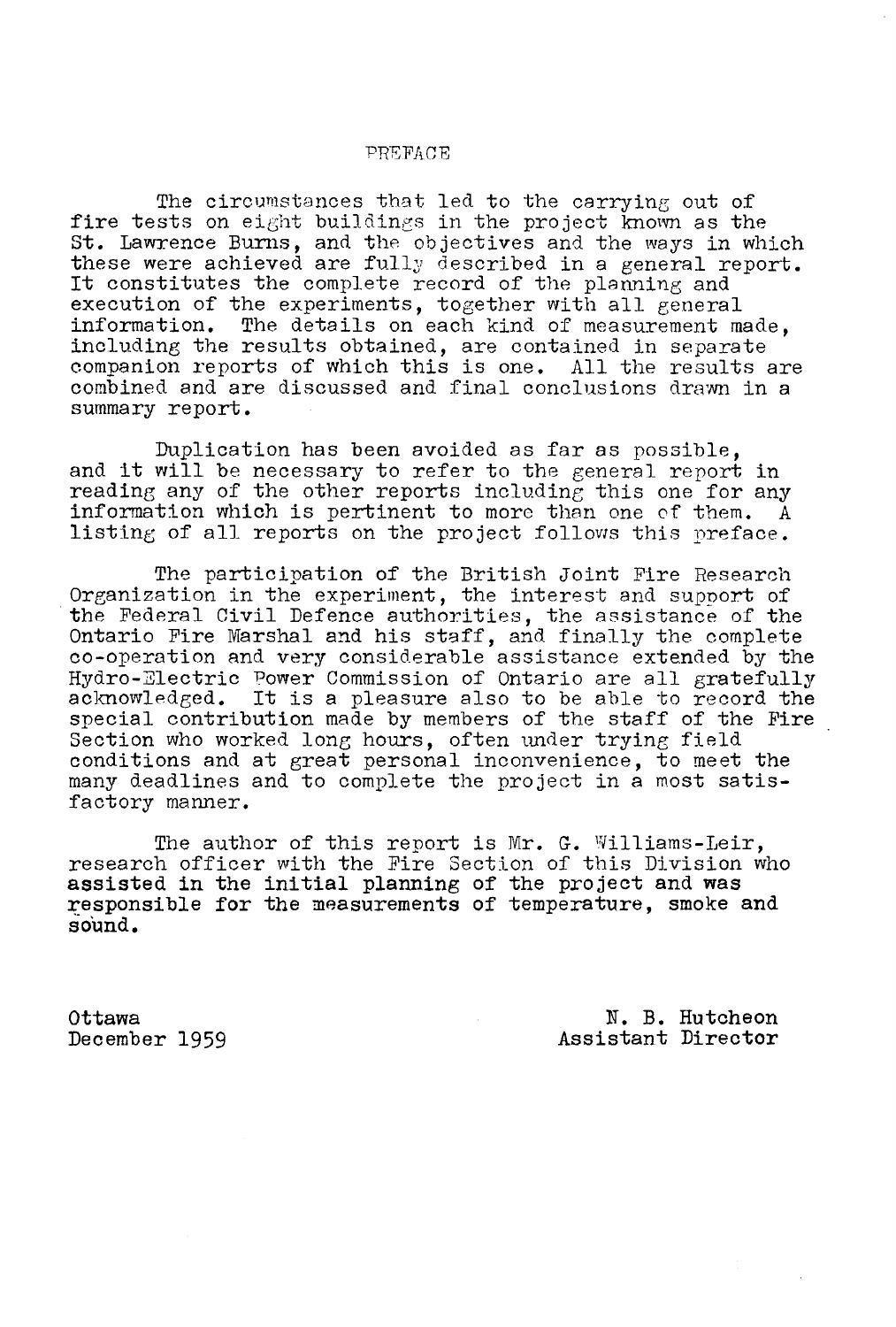## REPORTS ON THE ST. LAWRENCE BURNS

| $\underline{\text{No}}$ | Sub-Title                                       | Author                           |
|-------------------------|-------------------------------------------------|----------------------------------|
| 150                     | General Report                                  | G.W. Shorter                     |
| 151                     | Smoke and Sound Measurements                    | G. Williams-Leir                 |
| 152                     | Temperature Measurements                        | G. Williams-Leir                 |
| 153                     | Radiometer Measurements                         | J.H. McGuire                     |
| $15\mu$                 | Ventilation Rate Measurements                   | J.H. McGuire                     |
| 155                     | Resistance Thermometer<br>Measurements          | J.H. McGuire                     |
| 156                     | Radiant Temperature of Openings D.G. Stephenson |                                  |
| 157                     | Gas Analysis                                    | J.R. Jutras                      |
| 158                     | Summary Report                                  | G.W. Shorter and<br>J.H. McGuire |

 $\sim 10^6$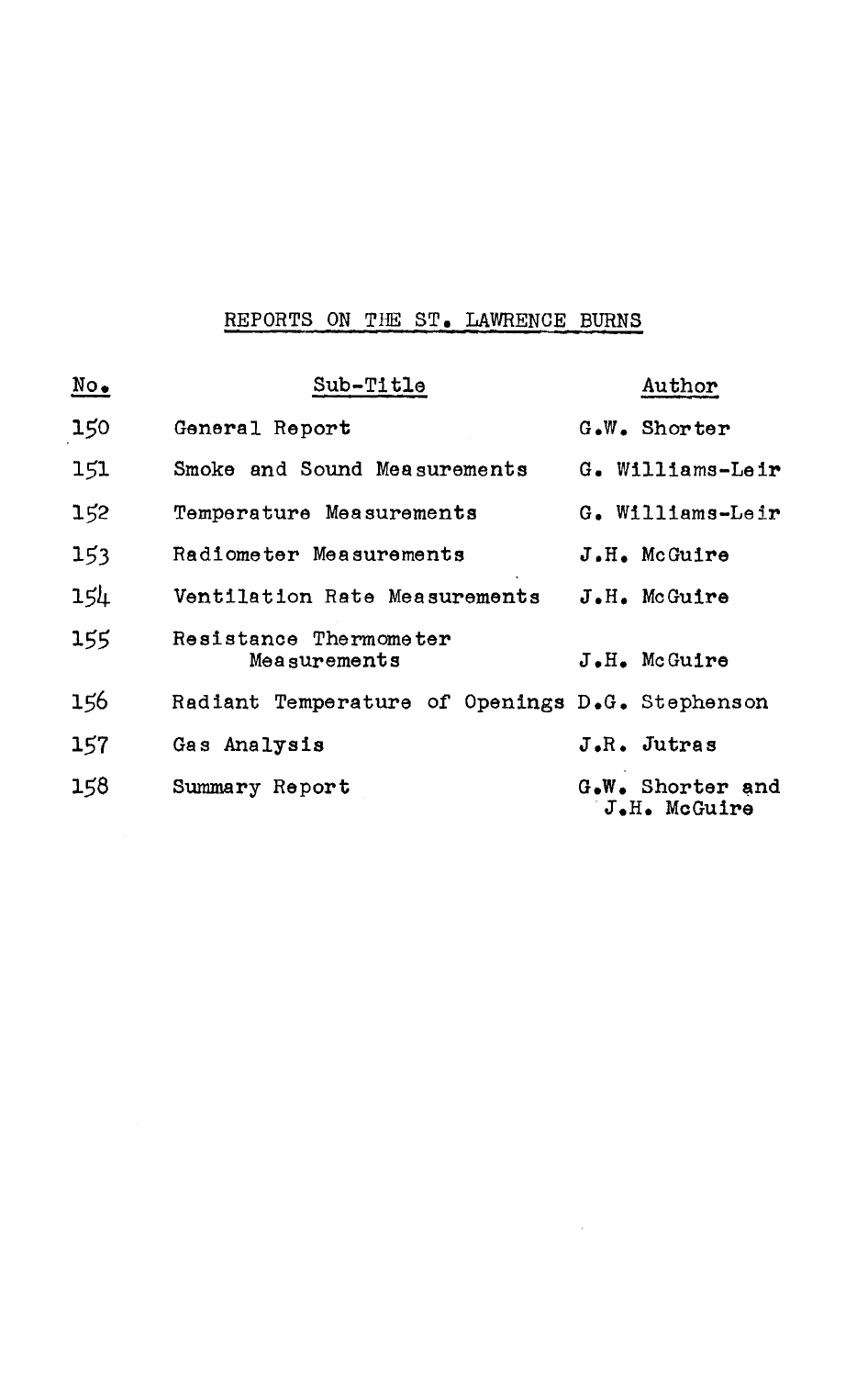#### ST. LAWRENCE BURNS

#### TEMPERATURE MEASUREMENTS

by

#### G. Williams-Leir

House-burning experiments oarried out at Aultsville, Ontario, in January and February 1958 by the Division of Building Research, National Researoh Counoil, assisted by other organizations, have been generally desoribed by G.W. Shorter in DBR Internal Report 150. Temperature measurements were made in the oourse of these experiments and the present report desoribes the teohnique used and gives the results.

#### EQUIPMENT

Thermocouples of chromel and alumel were used. The 22-gauge twin wires were insulated individually with teflon (of distinguishable colours) and braided together with glass<br>fibre, this combination having been selected as best satisfying the various requirements, i.e., resistance to abrasion, to water, and to heat.

### 1. Installation in Houses

Thermocouples were installed in the six houses in positions shown in the individual plans (Figs. 1 to 5, 7). In positions shown in the individual plans (rigs. 1 to 5, 7). In<br>general, each one was located 4 ft from the floor and projected 8 in. from the wall to which the leads were stapled, the excep-<br>tion being thermocouples at ceiling level above the foot of the stairs and on the beams in the cellar.

The leads from each thermocouple were carried as direotly as possible to the exterior wall of the house and to the upstairs windowsill level. From this point several feet of lead hung free and terminated in a Jones sooket, four thermooouples to one eight-pin sooket. This arrangement was adopted in order that the sooket oould be kept inside the window in relative safety from the time of installation until the day of the burn.

Compensating leads about <sup>100</sup> ft long oarried the outputs of the thermoooupies to the trailer in whioh the recorders were housed. These were of iron and "alloy 125", 19 strands each 30-gauge B & S, together equivalent to 17 gauge, coated with polyvinyl on each conductor and polyvinyl over-all. The leads were cabled together in fours with a Jones plug at each end. Four sockets on the outside of the trailer were w Four sockets on the outside of the trailer were wired with ohromel and alumel to a terminal board on the inside wall behind the recorder and the input leads to the recorder were oonneoted to this.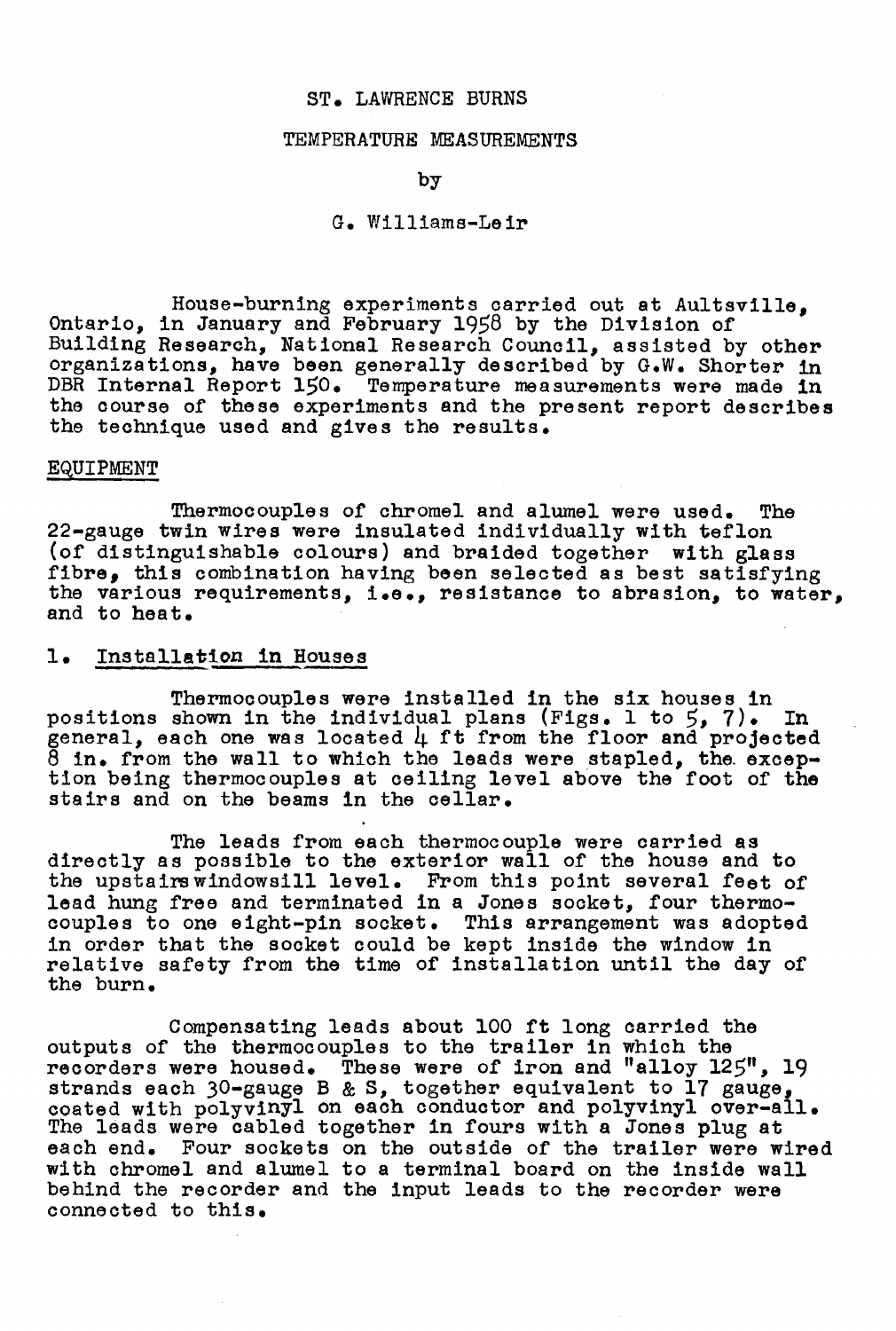The recorder was a Leeds & Northrup self-balancing potentiometer with 16 channels, printing at  $\mu$ -sec. intervals, with automatic cold junction compensation and scale range<br>O to 2400°F. Thus a reading was taken for each thermocouple at 64-8eo. intervals.

## 2. Installation in Two Halls

The positions of the thermocouples are shown on the plans of the community hall, Building No. 6, and on those of the school, Building No. 8 (Figs. 6 and 8). Only two thermocouples were used in each building; they were attached to the beams which had supported the upper floor (this floor had been removed before the burn). In each case the point selected was about half way from front to back of the hall and about half way from the side walls to the centre of the hall.

They were connected to the same recorder in the manner described for the houses. The only difference was that since there were only two thermocouples, eight of the 16 channels of the recorder were available for each. Thus the record contains a reading of each thermocouple at intervals of 8 instead of 64 seconds.

#### RESULTS OF BURNS OF HOUSES

To make the results as readily comparable as possible, the temperature readings have been averaged in groups, and the following is a key to Figs. 9 to  $1\mu$  in which the results are given:

> A Over wooden crib by which the house was ignited<br>B At ceiling level above foot of stairs B At ceiling level above foot of stairs<br>C Remainder of ground floor C – Remainder of ground floor<br>D – At head of stairs D At head of stairs<br>E In those bedrooms E In those bedrooms where the door was left open<br>F In those bedrooms where the door was closed F In those bedrooms where the door was closed<br>G In the cellar. In the cellar.

As is discussed in DBR Report *No.* 150, some of the houses had incombustible wall and ceiling linings, some had linings of combustible materials, and others had mixtures of both. Where necessary, additional boards had been used to finish the walls so that three were uniformly incombustiblelined and the other three were uniformly combustible-lined, at least as to the lower floor, the stairway, and the upstairs hall. Buildings No. 3 and 5 were in fact wholly lined with combustibles, but Building No. 2 had plaster in the bedrooms.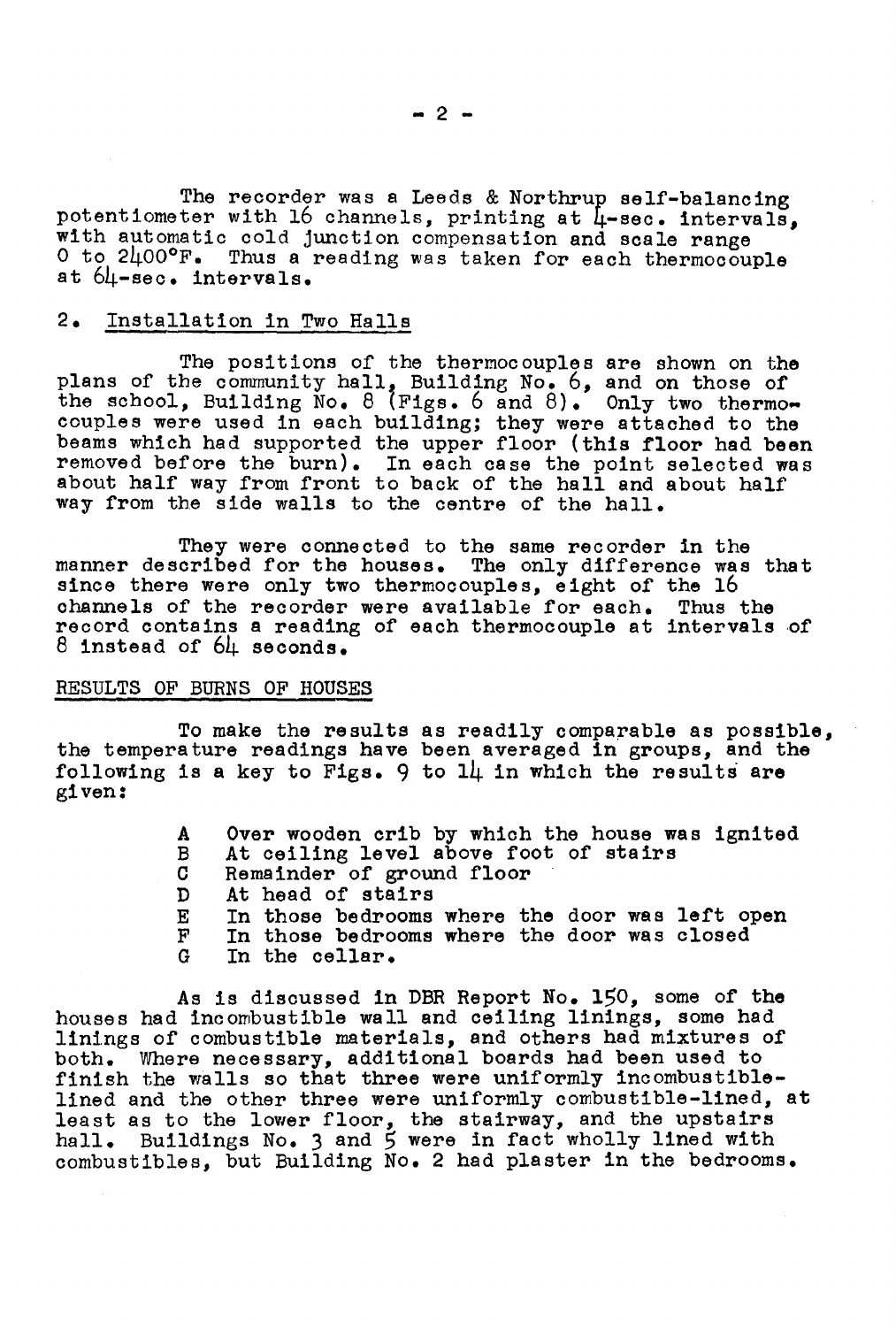Buildings No. 1,  $\mu$  and 7 were wholly incombustible-lined. For brevity in this report the two groups of houses, incombustiblelined and combustible-lined, will be referred to as I and C houses respectively.

From the temperature graphs in Figs. 9 to 14 two further graphs have been prepared. On Fig. 17 the mean temperatures at each location are given for the three I houses; Fig. 18 gives the means for the <sup>C</sup> houses. The notation on these graphs is <sup>a</sup> combination of the two systems just desoribed; for instanoe, IA indioates the mean temperatures above the igniting crib in the three houses with incombustible linings. Where the mean relies on but a single burn of the three, owing to the incompleteness of the individual temperature curves, the mean curve is given as a broken line.

## 1. Discussion of Burns of Houses

Comparison of curves IA and CA shows very little difference in the first <sup>2</sup> minutes in the temperatures above the igniting crib. This is evidence that the strength of the igniting source - the wooden crib simulating furniture - was reasonably similar in the two groups of houses. There would not have been time at this stage for the nature of the wall linings to have had appreoiable influence on the development of the fire, although at later stages the C houses are hotter.

The nature of the wall linings has more influence farther from the source of ignition. Almost from the start CB is hotter than IB, and after 6 minutes CB reaches 1600°F while IB only reaches 520°F. The same is true in varying degrees of the other locations in the houses.

Perhaps the most satisfactory basis of oomparison is in terms of time available for the escape of a hypothetioal in terms of time available for the escape of a hypothetical<br>person in the house when the fire starts. In similar work it has been the practice to regard 300°F or 150°C as a threshold; below this temperature <sup>a</sup> person stands <sup>a</sup> ohanoe if he oan find <sup>a</sup> way out, but above it he rapidly beoomes <sup>a</sup> viotim.

The period from the start of the fire until a temperature or 300°F has been attained in any partioular part of a house may thus be regarded as the "survival time, as limited by heat". Table I oontains estimates of this, based on the records in Figs. 9 to 14. There are, of course, other aspeots of a fire which may prevent esoape, perhaps before heat does so. Carbon monoxide or lack of oxygen in the atmosphere may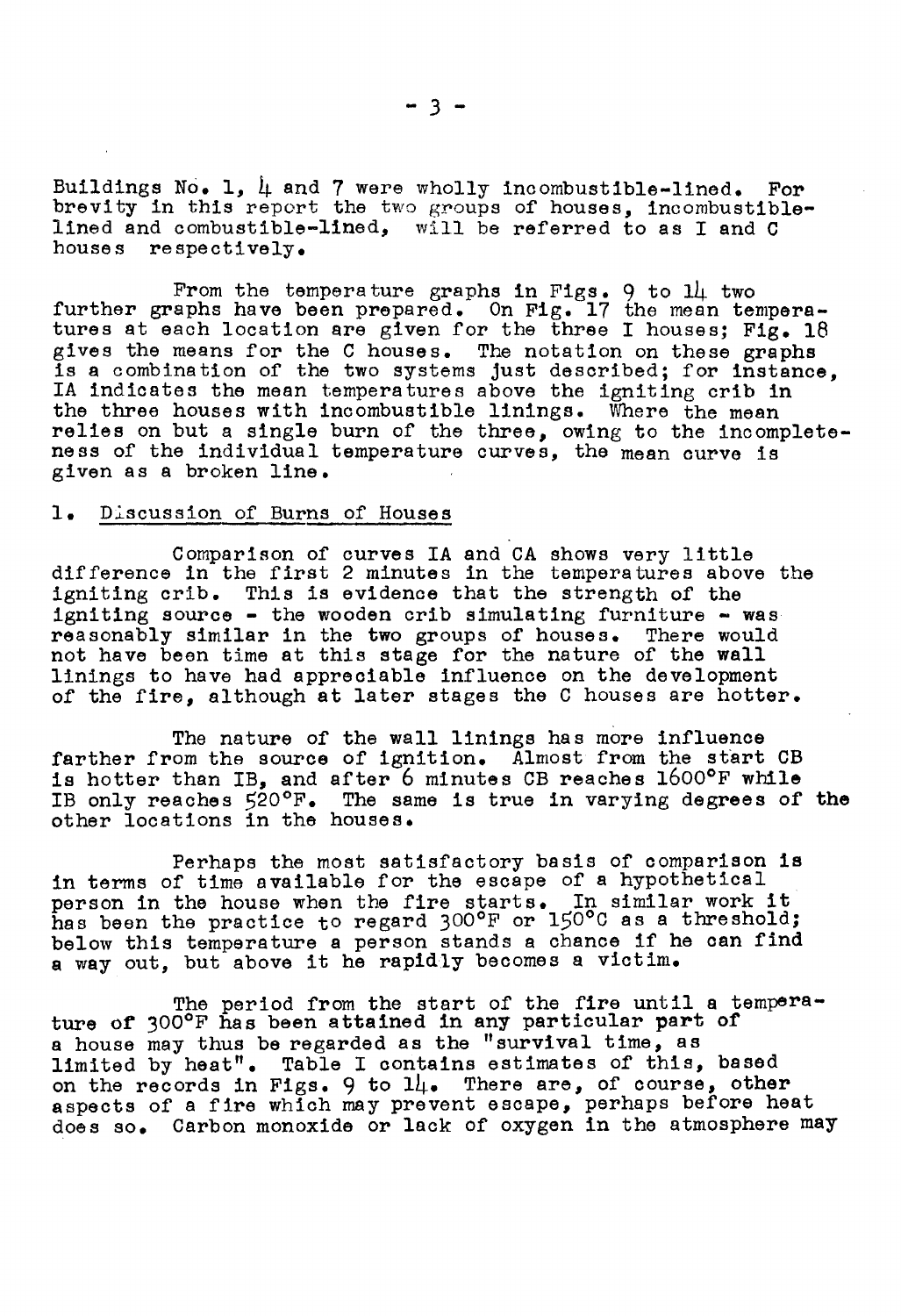lead to loss of oonsciousness. Dense smoke may prevent the victim from finding his way to safety. In other reports in this series, survival times as limited by these other factors<br>are derived. Naturally the significant survival period is the Naturally the significant survival period is the shortest of the survival times as limited by each of these effects of this fire.

#### RESTILTS OF BURNS OF TWO HALLS

The temperature records for Burn No. 6, the community hall, and Burn No. 8, the school, are given in Figs. 15 and 16. For each building the two records are quite similar, as might be expected since the thermocouple locations were symmetrical. Let will be noticed, however, that Burn No. 6 took longer to become established, although the maxima of the curves are quite similar in respect of temperature, duration, and time of occurrence.

#### CONCLUSION

Further discussion of these results, considered together with the results obtained from other measurements, is contained in the Summary Report DBR Internal Report No.  $158$ .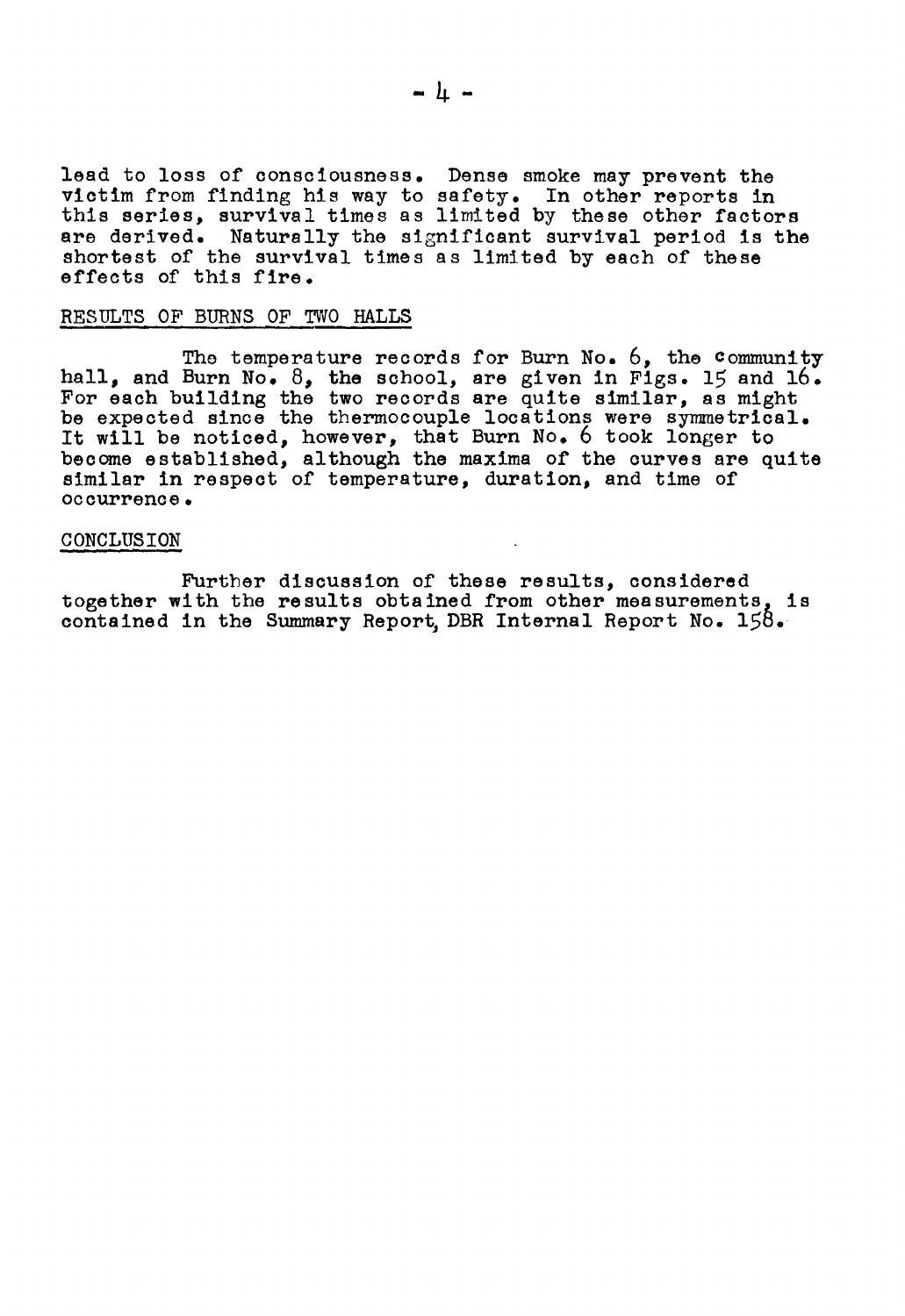## TABLE I

| Burn                           | Survival times                                                 |                                      |                           |  |
|--------------------------------|----------------------------------------------------------------|--------------------------------------|---------------------------|--|
| Number                         | Open bedrooms                                                  | Closed bedrooms<br>(decimal minutes) | Cellar                    |  |
|                                | Incombustible-lined houses:                                    |                                      |                           |  |
| 1                              | $2 - 8$                                                        | 11.8                                 | 20.9                      |  |
| 4                              | 11.5*                                                          | 16.5                                 | $16 - 2$                  |  |
| $\overline{7}$                 | 2.1                                                            | 11.3                                 | 16.6                      |  |
|                                | Combustible-lined houses:                                      |                                      |                           |  |
| $\overline{c}$                 | 1.5                                                            | 7.8                                  |                           |  |
| $\mathbf{3}$                   | 1.7                                                            |                                      |                           |  |
| $\mathbf 5$                    | 2.2                                                            | 9.1                                  | $\mu_{\bullet}$ 2         |  |
|                                | Times taken from mean temperature curves for the two groups of |                                      |                           |  |
| houses:<br>$2,3,5$ Combustible | $1, 4, 7$ Incombustible 2.5*<br>1.8                            | 11.7<br>8.7                          | 16.6<br>$\mu_{\bullet}$ 2 |  |

## SURVIVAL TIMES AS LIMITED BY HEAT

passes 300°F differs from the mean of the three times when passes 500 F differs from the mean of the three times when<br>the individual temperatures passed 300°F. For example, in Burn No. 4 the temperature in the open bedroom approached 300°F at 3 minutes but did not pass 300°F until 11.5 minutes.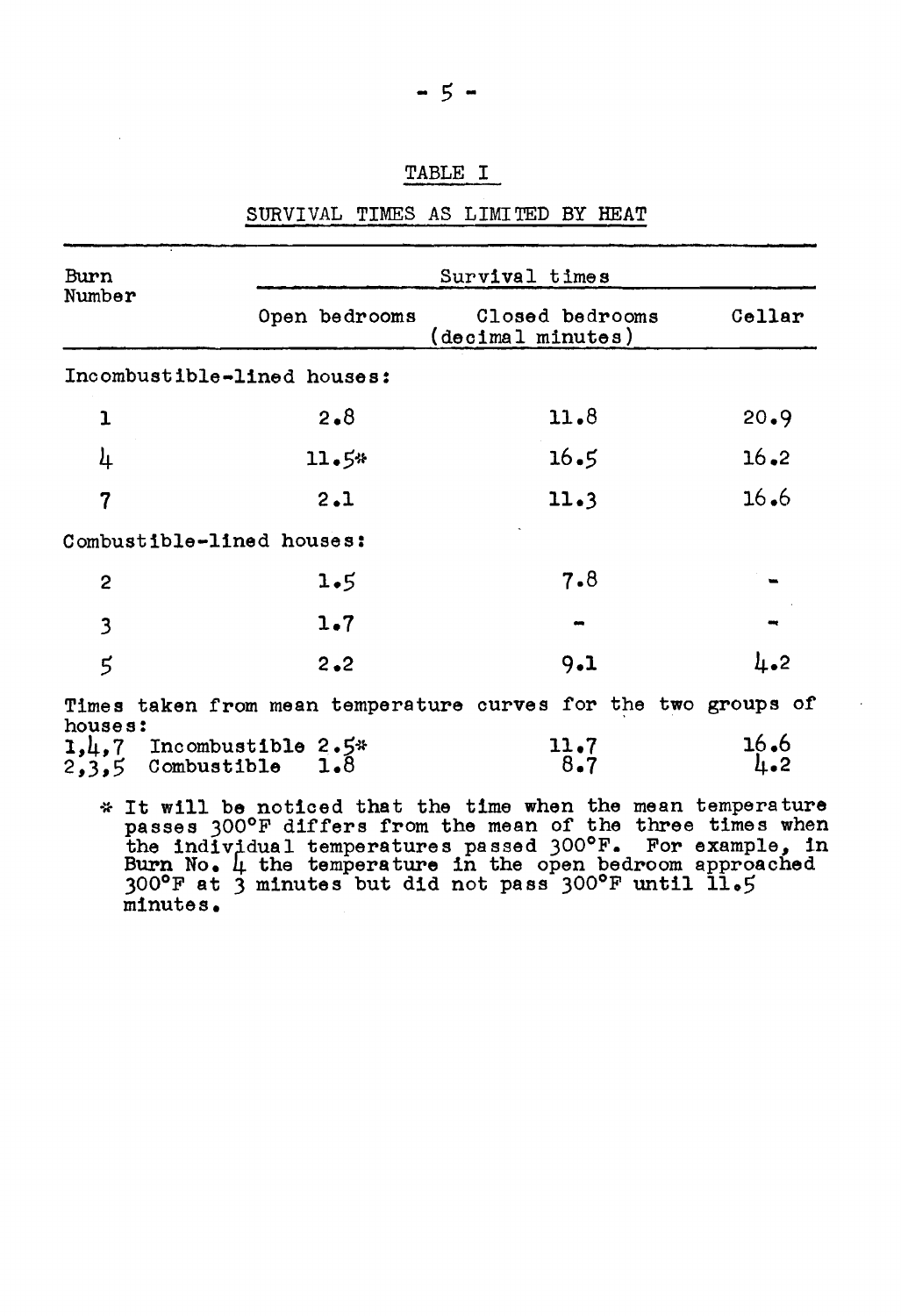

FIGURE I - BUILDING No. I - TWO-STOREY SOLID BRICK DWELLING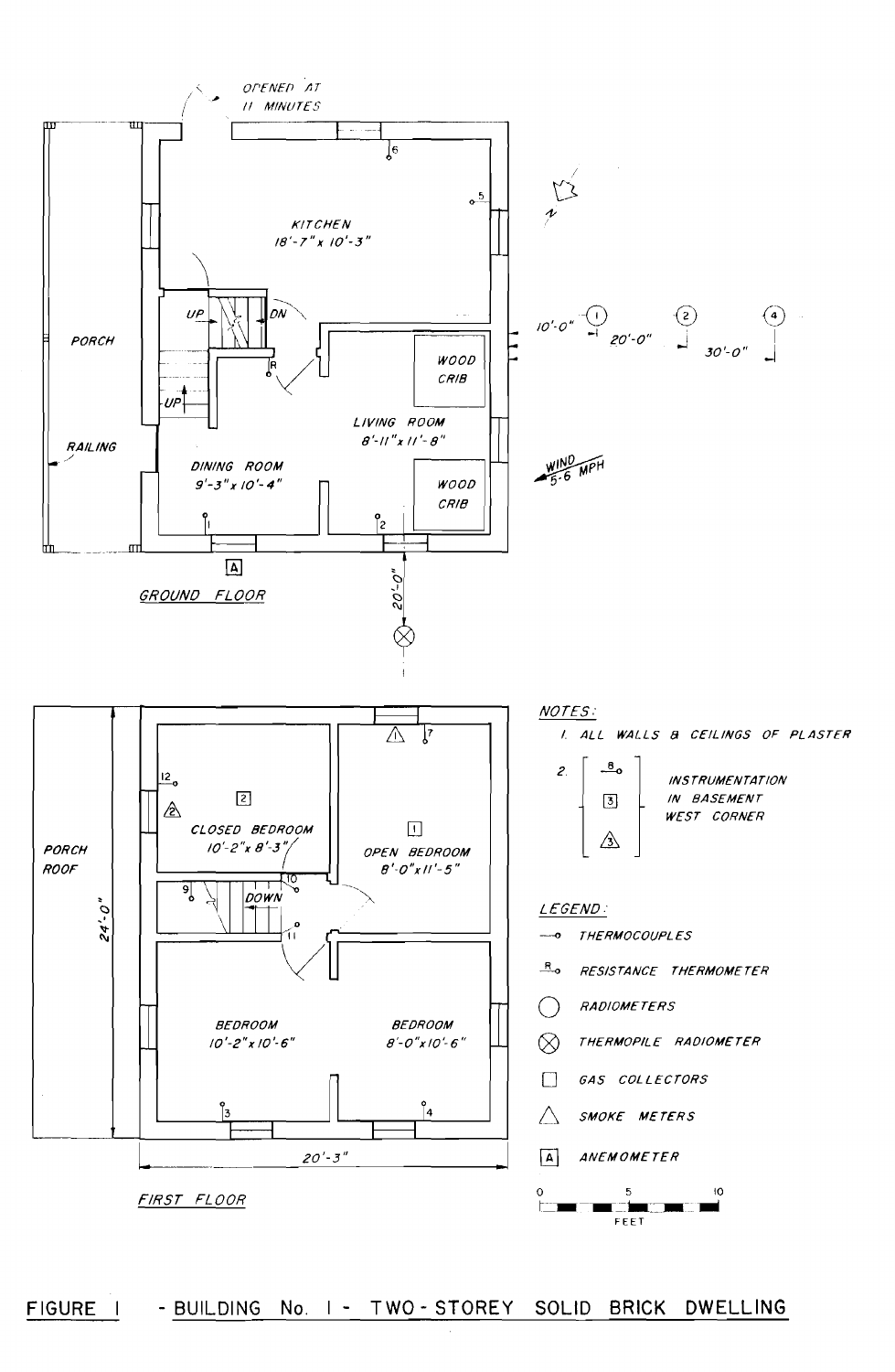

FIGURE 2 - BUILDING No. 2 - TWO-STOREY SOLID BRICK DWELLING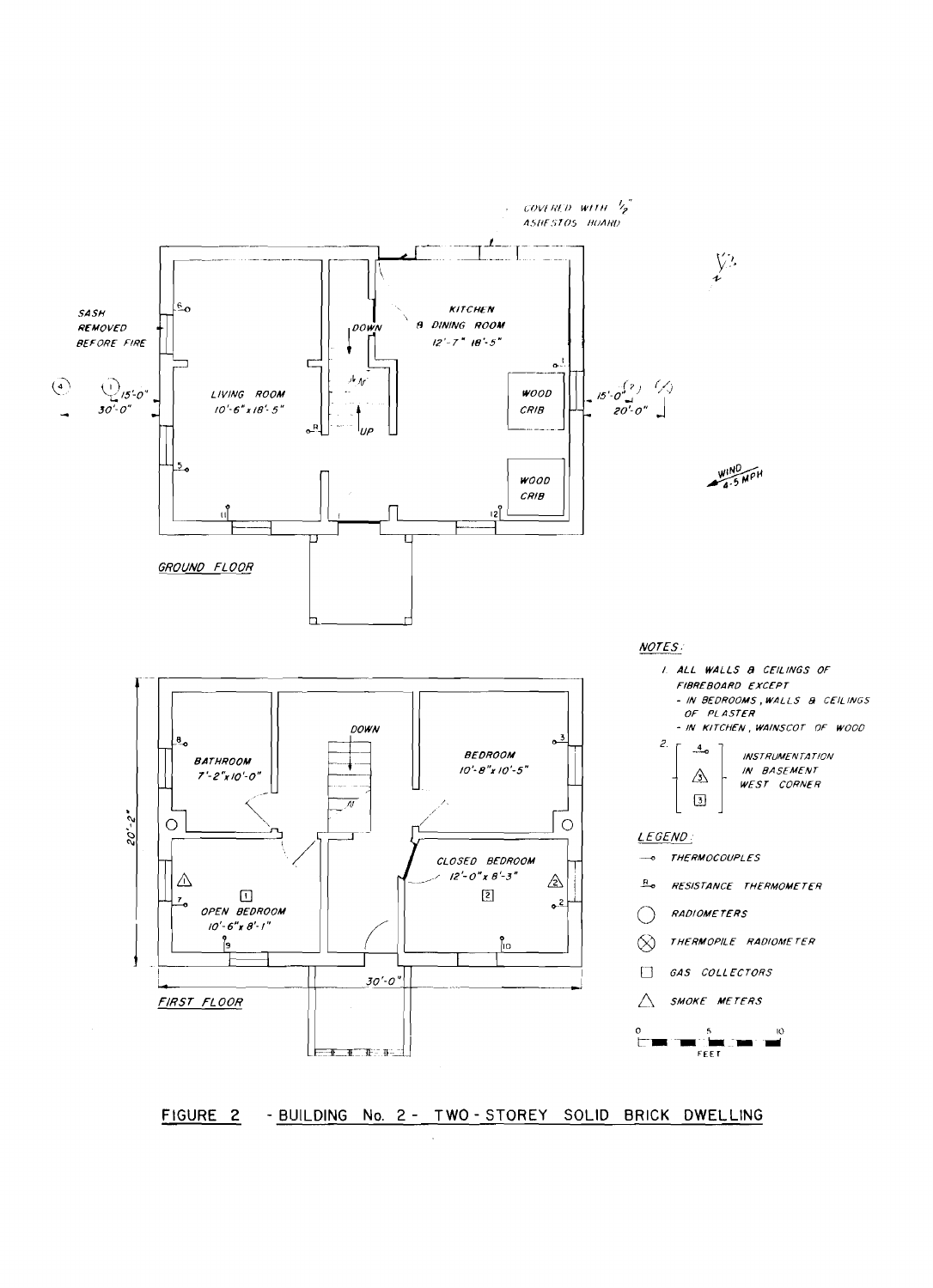

GROUND FLOOR



FIRST FLOOR

## FIGURE 3 - BUILDING No. 3 - TWO-STOREY SOLID BRICK DWELLING

ю

5 t  $FET$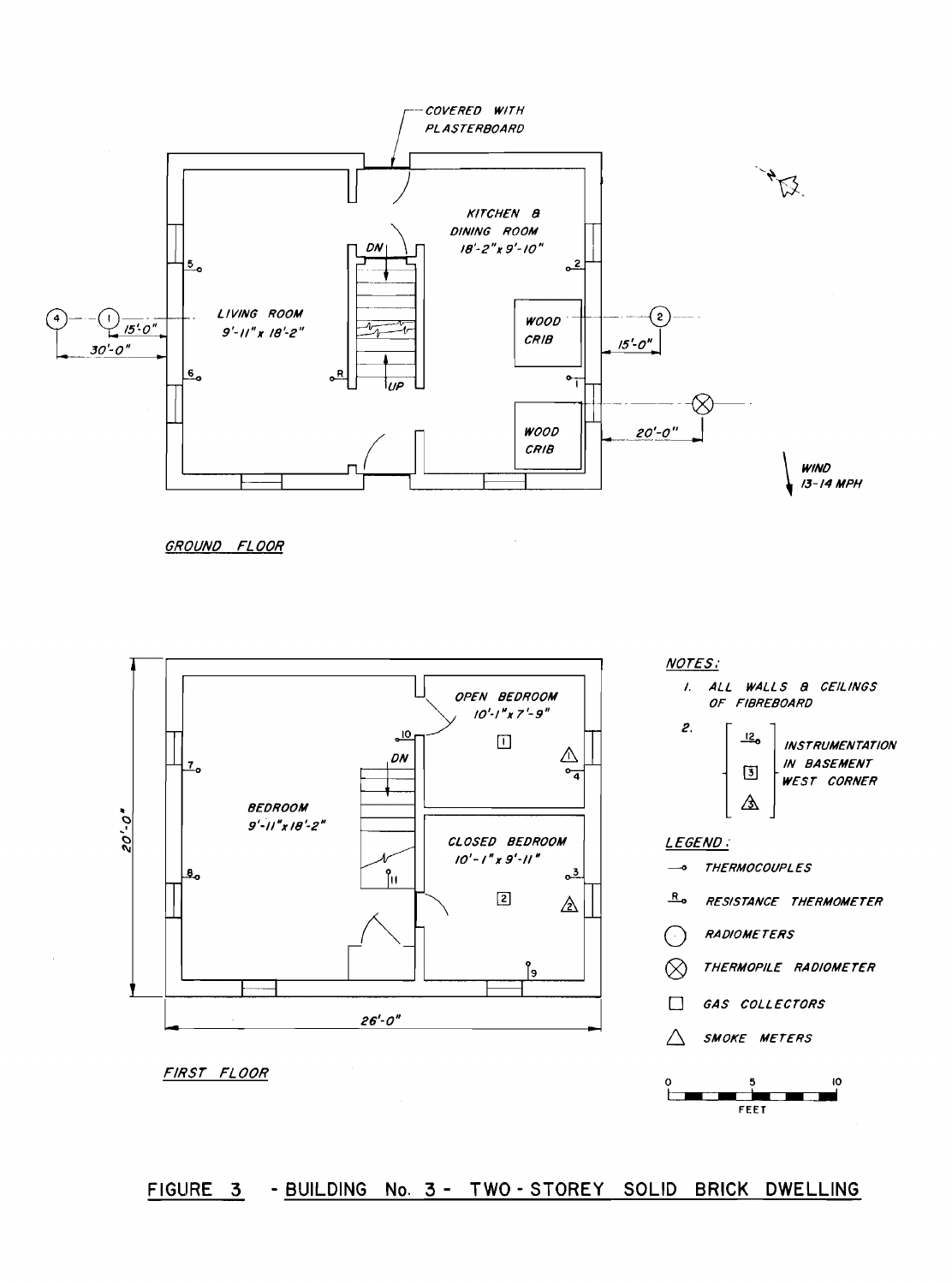COVERED WITH PLASTERBOARD



## FIGURE 4 - BUILDING No. 4 - TWO - STOREY WOOD FRAME DWELLING WITH CLAPBOARD EXTERIOR AND BRICK INFILLING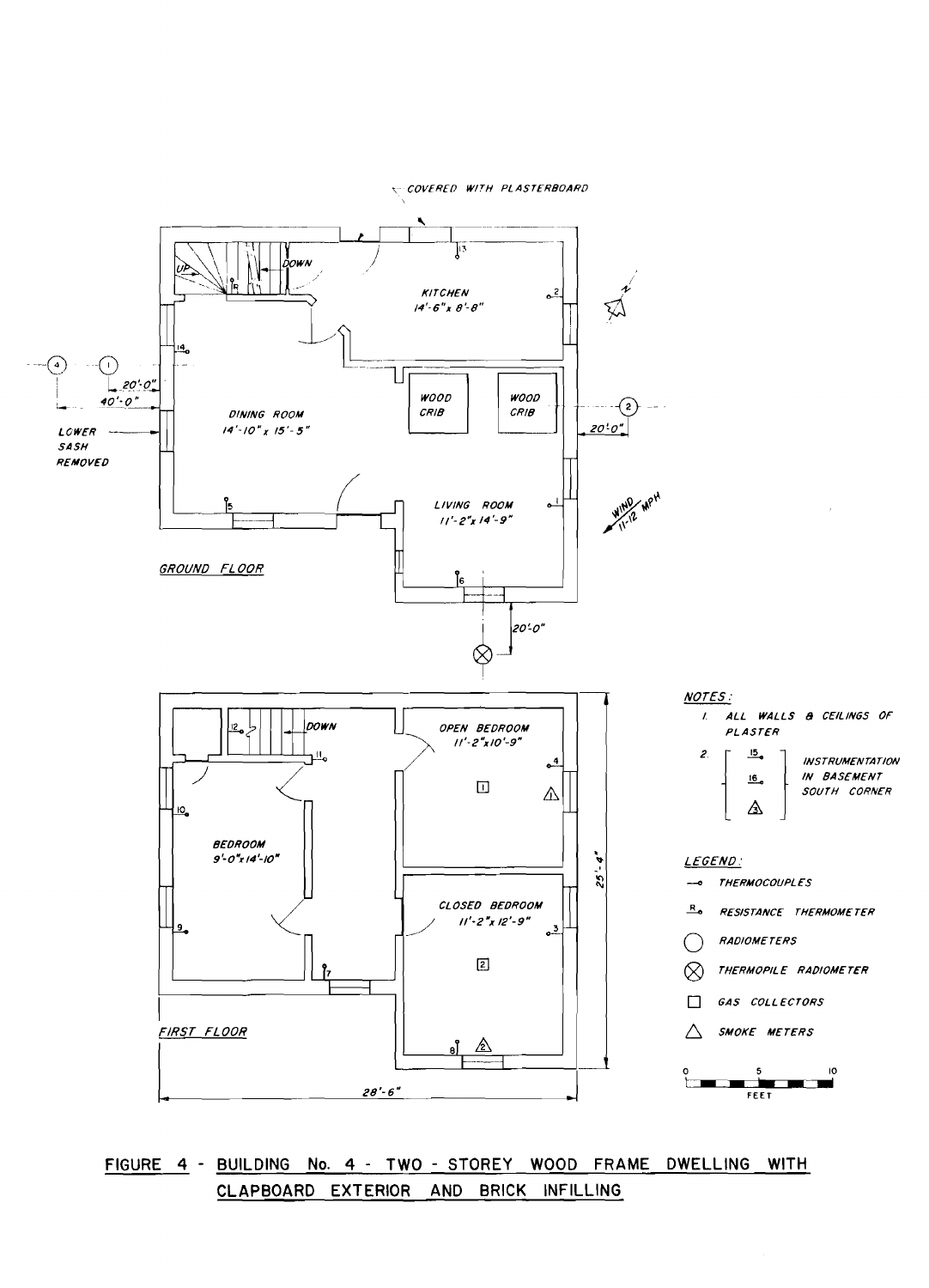

FIGURE 5 - BUILDING No. 5- TWO - STOREY WOOD FRAME DWELLING WITH **CLAPBOARD EXTERIOR**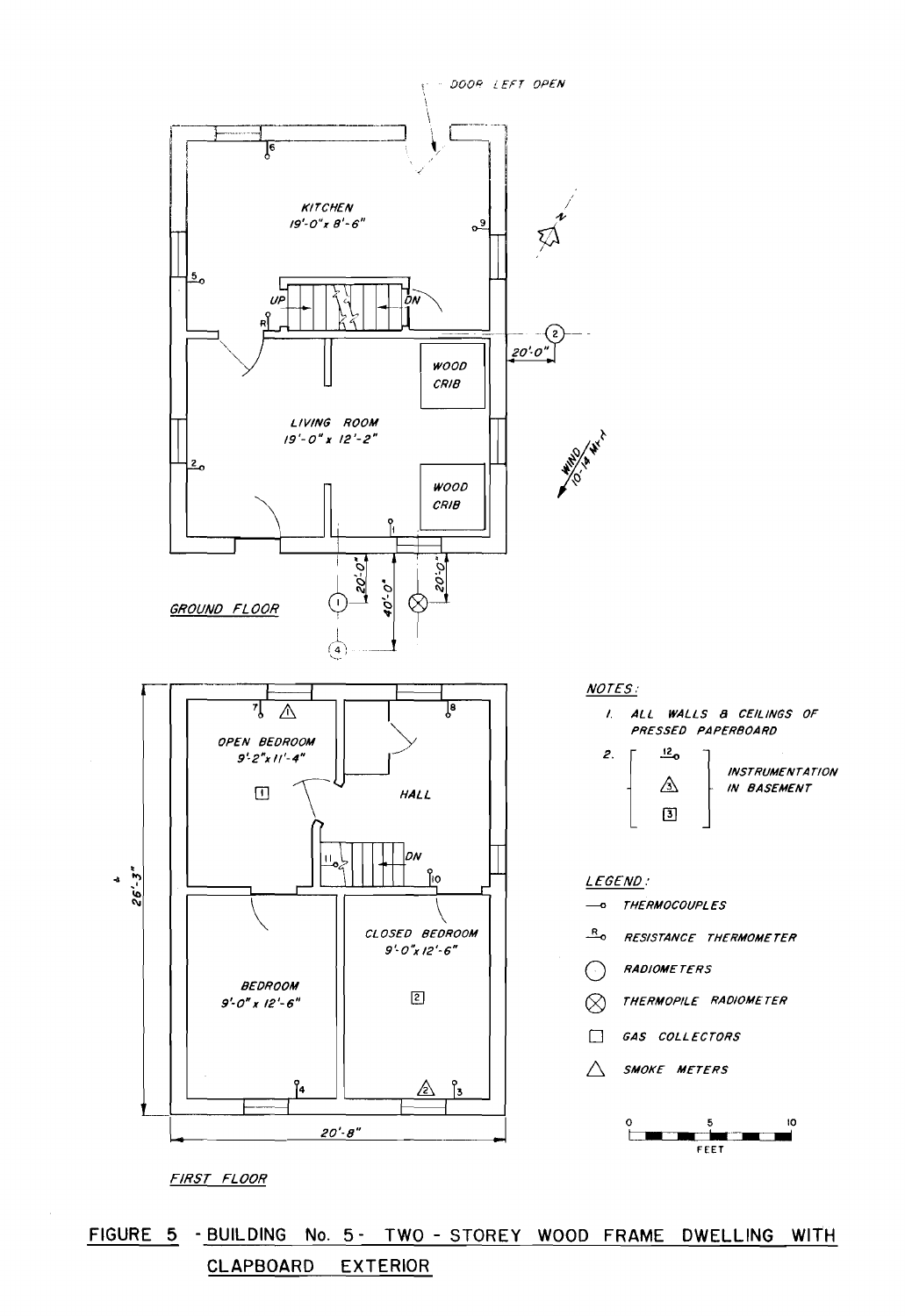

# FIGURE 6 - BUILDING No. 6 - TWO - STOREY SOLID BRICK FRATERNITY HALL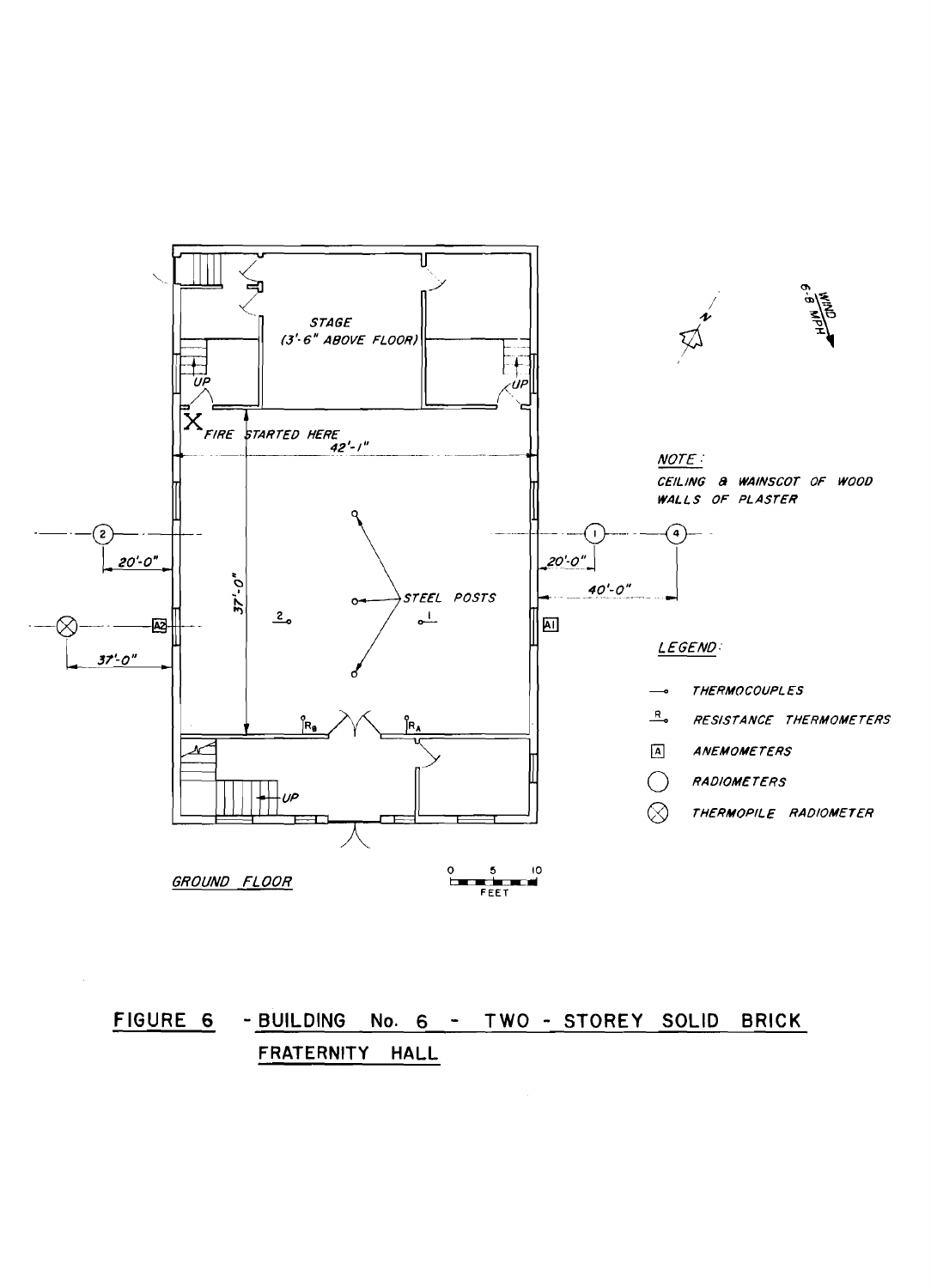$\odot$  $\circledcirc$  $\odot$  $\Theta$  $\odot$  $-9 - 9$  $\overline{t}$  ,  $\overline{t}$  $\frac{1}{4}$  $\odot$  $\odot$ EAST ELEVATION  $9 - 9$  $7 - 8$ 디  $\circledcirc$  $\odot$  $\odot$  $\circledcirc$ ---- $\odot$  $\boldsymbol{\Theta}$  $\odot$  $\frac{1}{2}$  $\Theta$  $3, 2.$  $\begin{array}{c}\n\overline{\mathbf{12}} \\
\hline\n\overline{\mathbf{13}} \\
\hline\n\overline{\mathbf{14}} \\
\hline\n\overline{\mathbf{15}} \\
\hline\n\overline{\mathbf{16}} \\
\hline\n\overline{\mathbf{17}} \\
\hline\n\overline{\mathbf{18}} \\
\hline\n\overline{\mathbf{18}} \\
\hline\n\overline{\mathbf{18}} \\
\hline\n\overline{\mathbf{18}} \\
\hline\n\overline{\mathbf{18}} \\
\hline\n\overline{\mathbf{18}} \\
\hline\n\overline{\mathbf{18}} \\
\hline\n\overline{\mathbf{18}} \\
\hline\n\over$  $\frac{1}{2}$  $\overline{\odot}$  $\odot$  $-9 - 9$ Г FRONT ELEVATION  $\frac{1}{2}$  $\odot$  $\frac{1}{\sqrt{2}}$  $\Box$  $\Theta$  $\odot$ 

FIGURE 60 - ELEVATIONS OF BUILDING No. 6 (FRATERNITY HALL)

WEST ELEVATION

 $\begin{array}{c}\n0 \\
\hline\n\end{array}$ 

REAR ELEVATION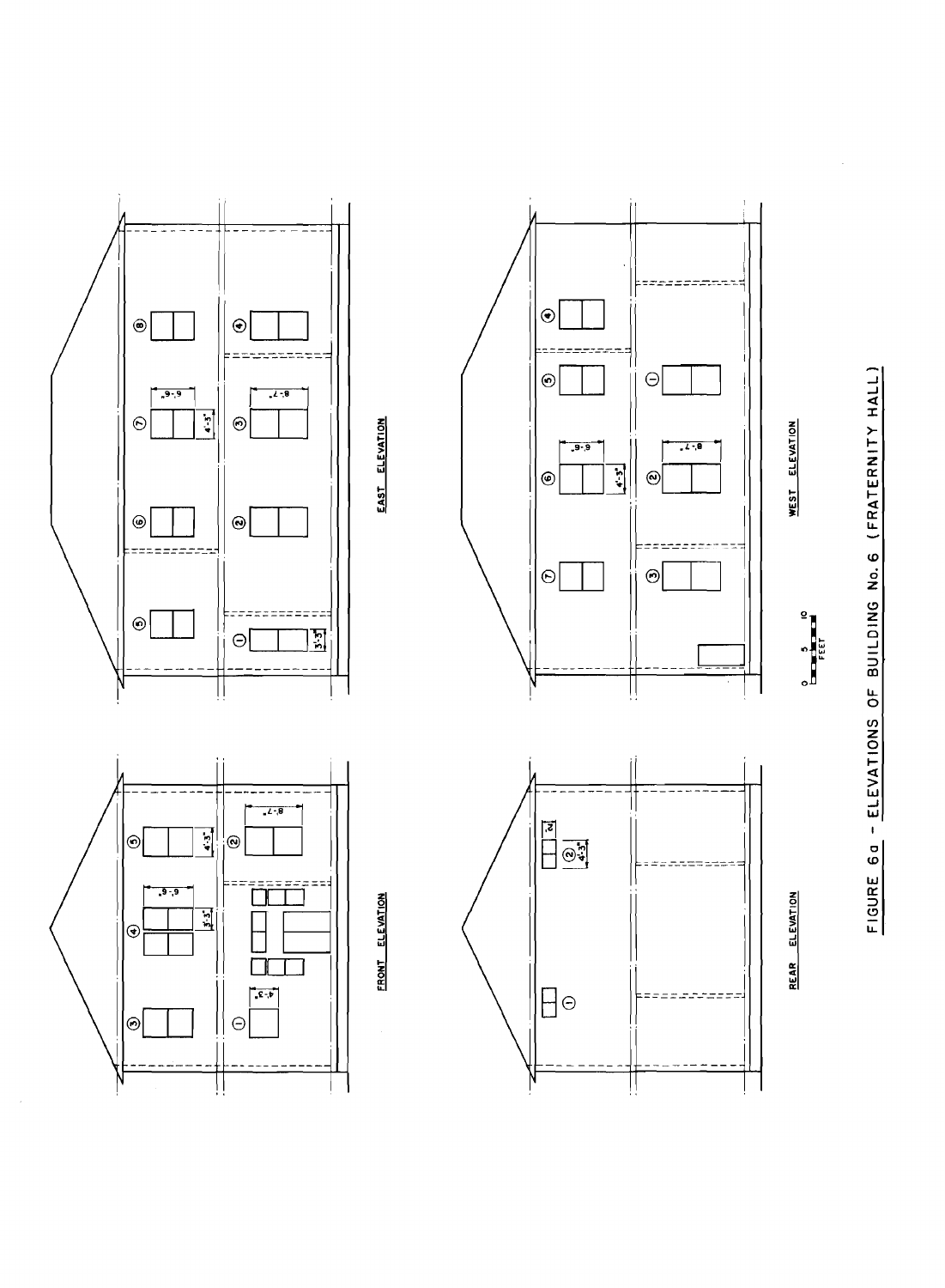

FIRST FLOOR

## FIGURE 7 - BUILDING No. 7 - TWO - STOREY SOLID BRICK DWELLING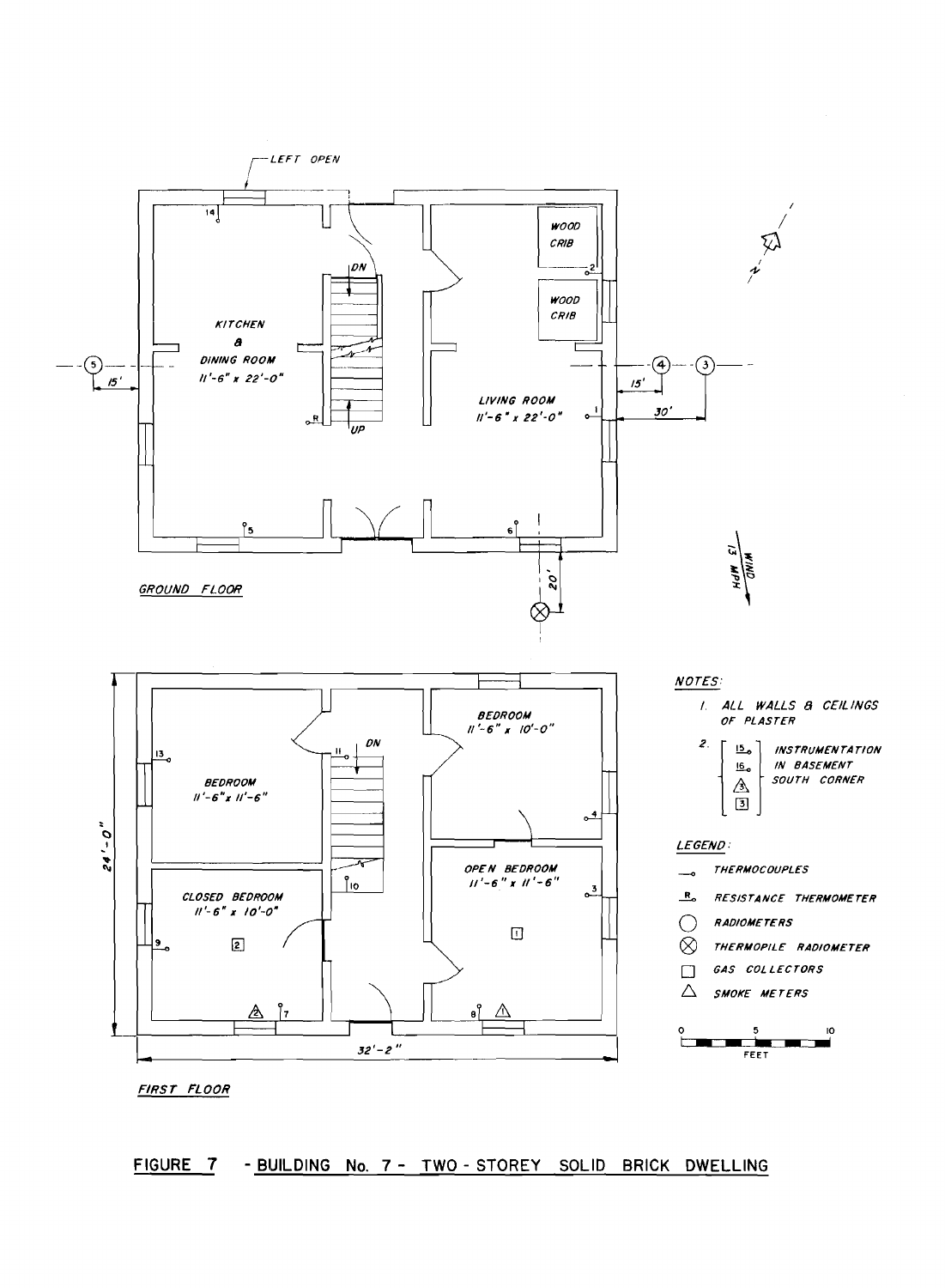

FIGURE 8 TWO - STOREY SOLID - BUILDING  $No. 8 -$ **BRICK SCHOOL WITH** ONE - STOREY EXTENSION **AT REAR**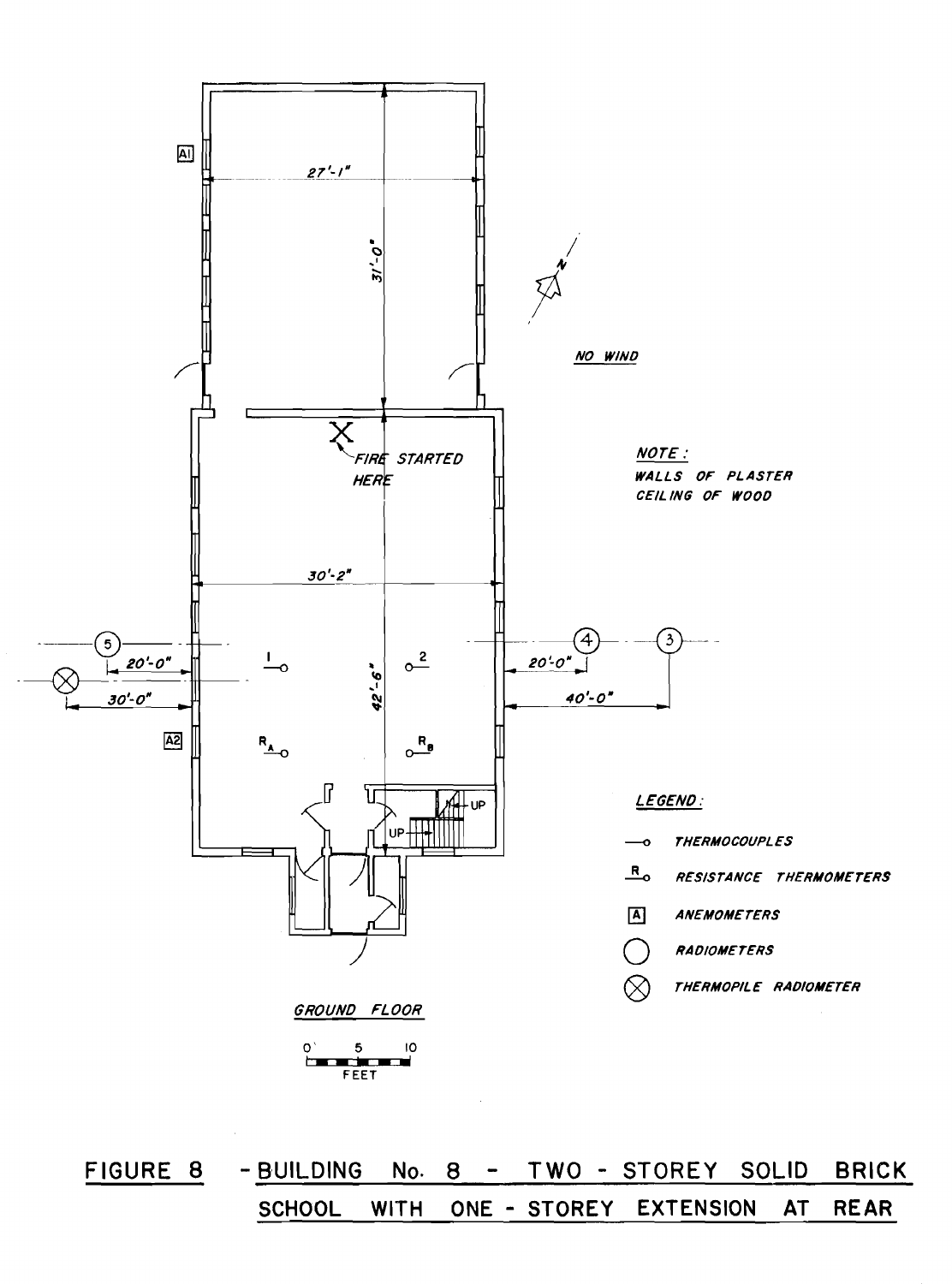





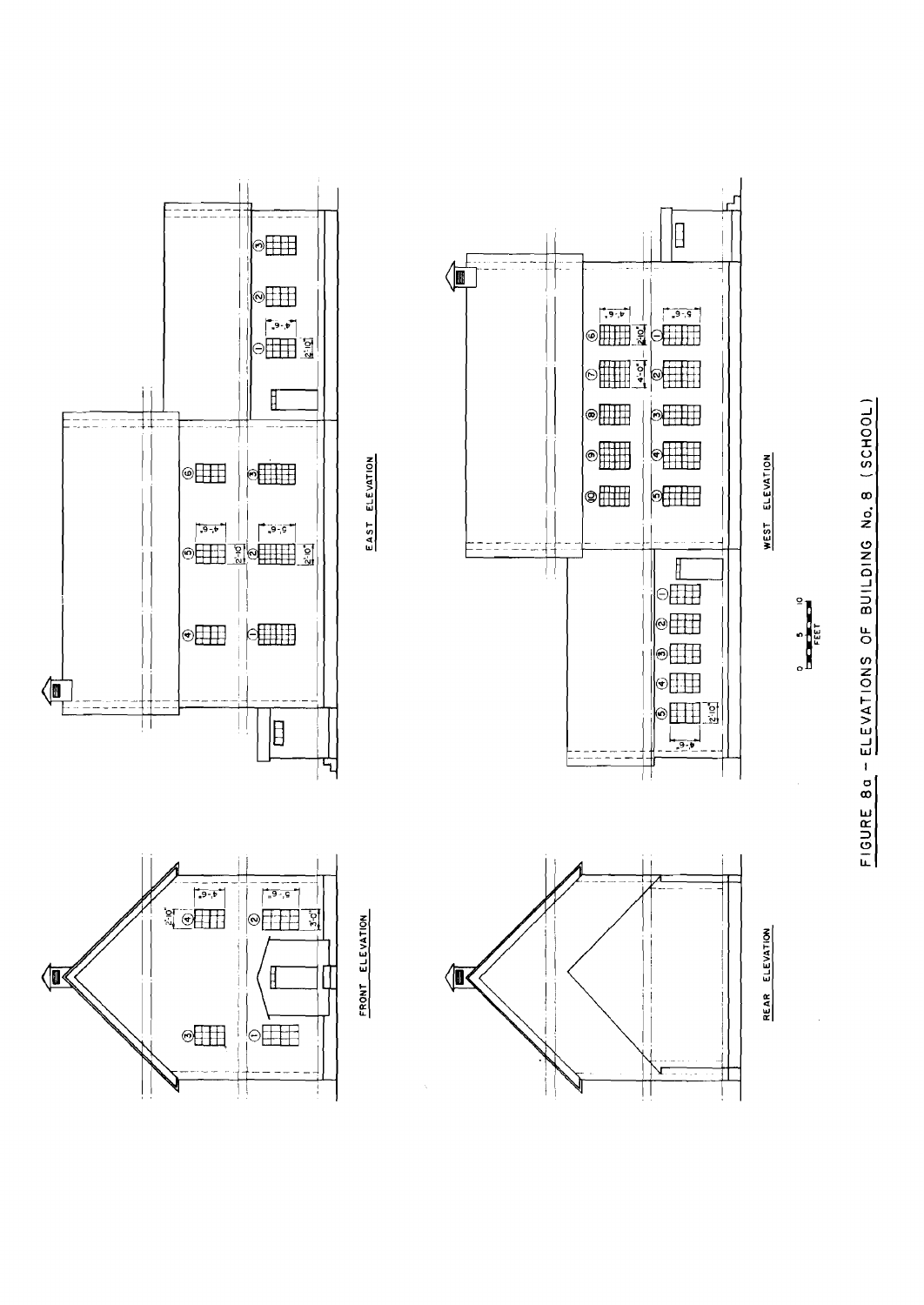



TEMPERATURE (°F)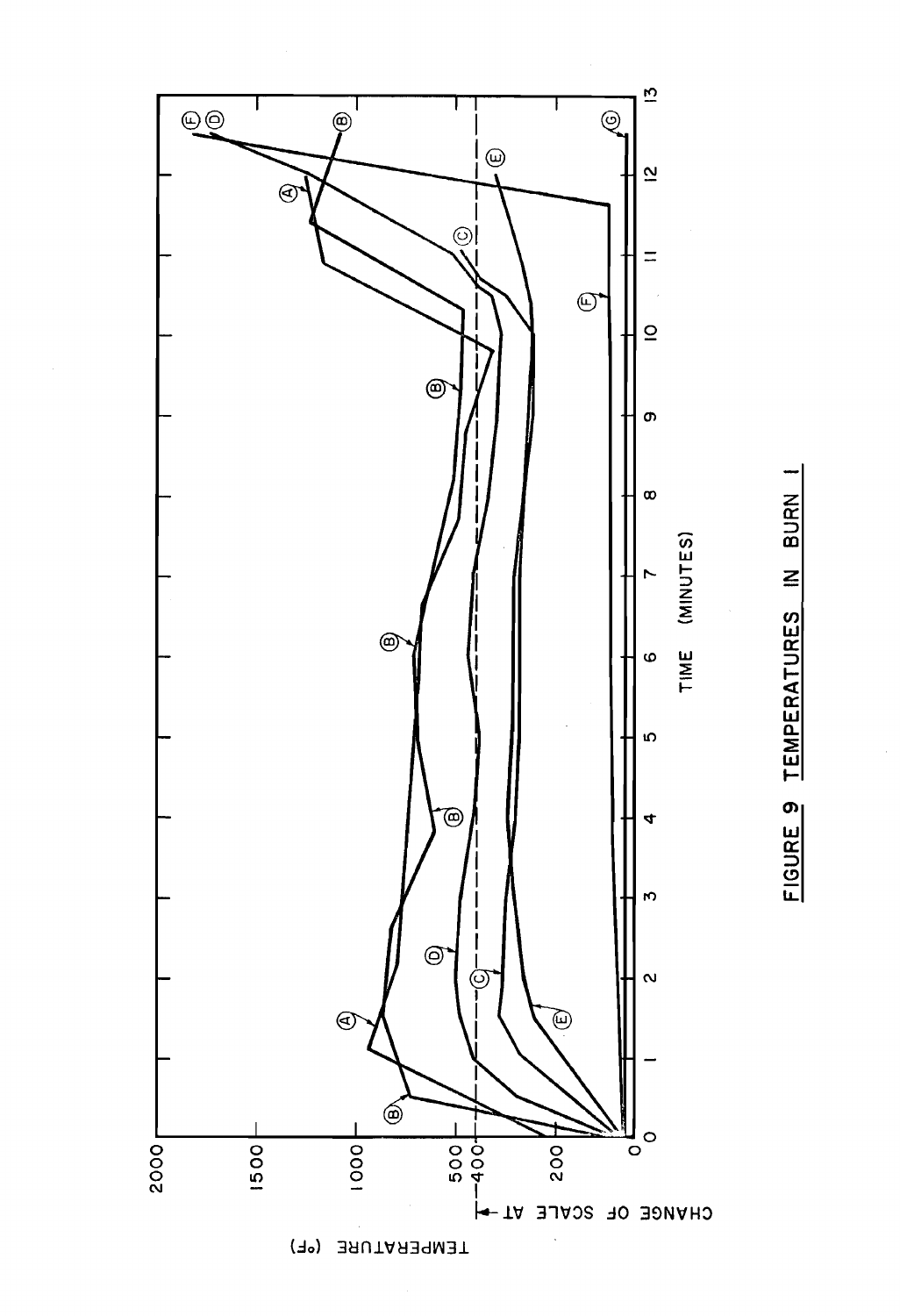

G WAS FAULTY THROUGHOUT.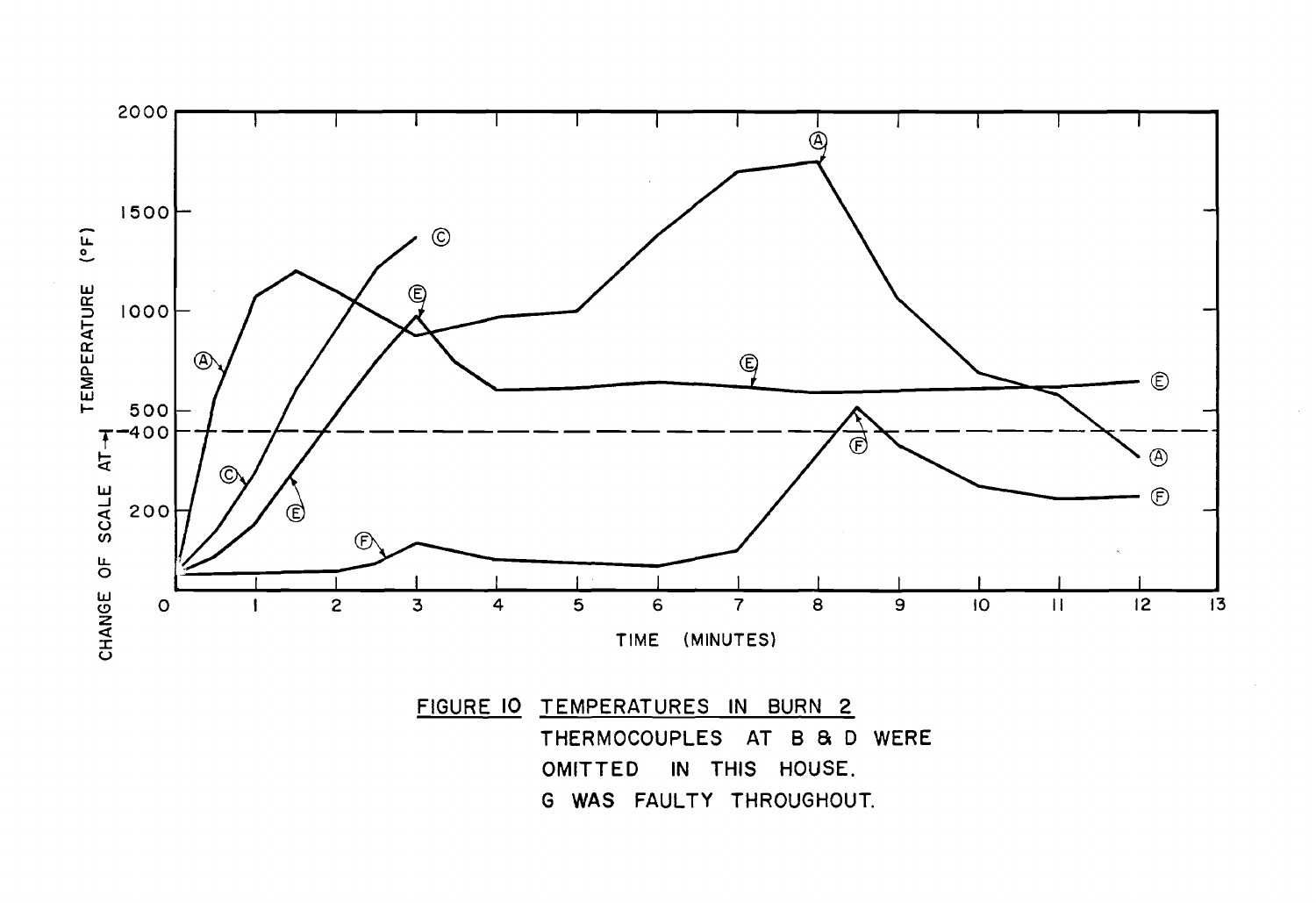

**THROUGHOUT**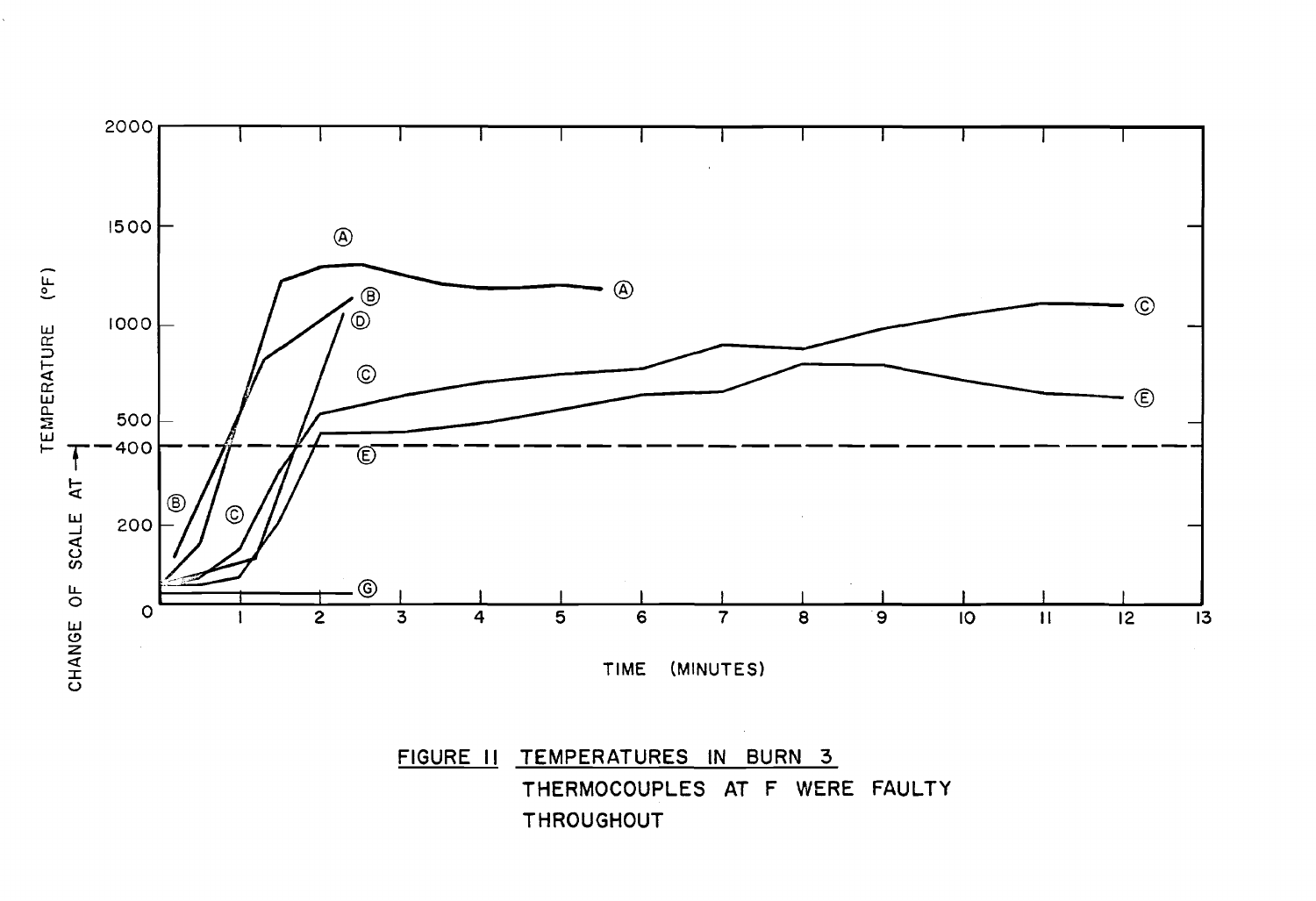

TIME (MINUTES)

FIGURE 12 TEMPERATURES IN BURN 4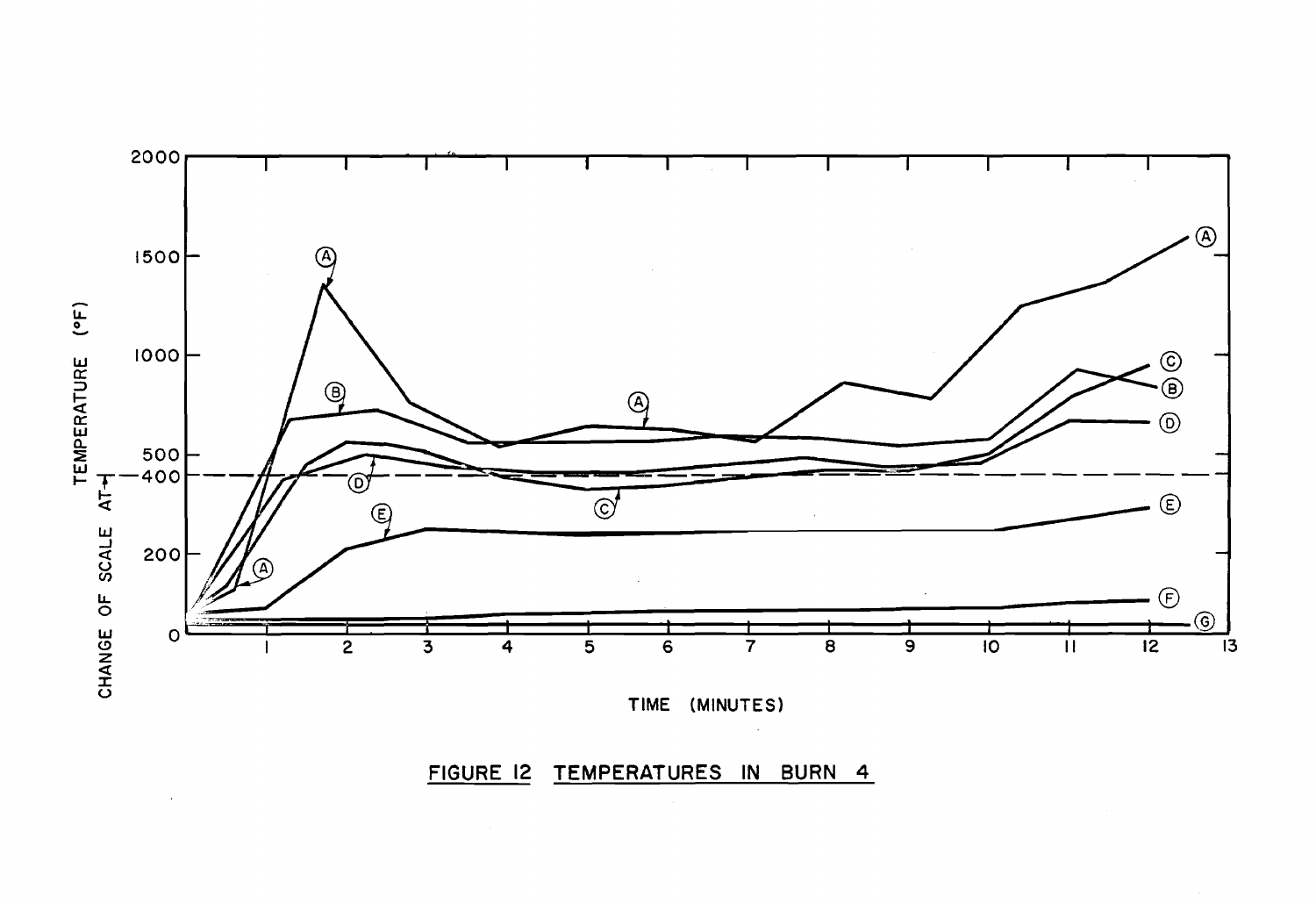

TEMPERATURES IN BURN 5 **FIGURE 13**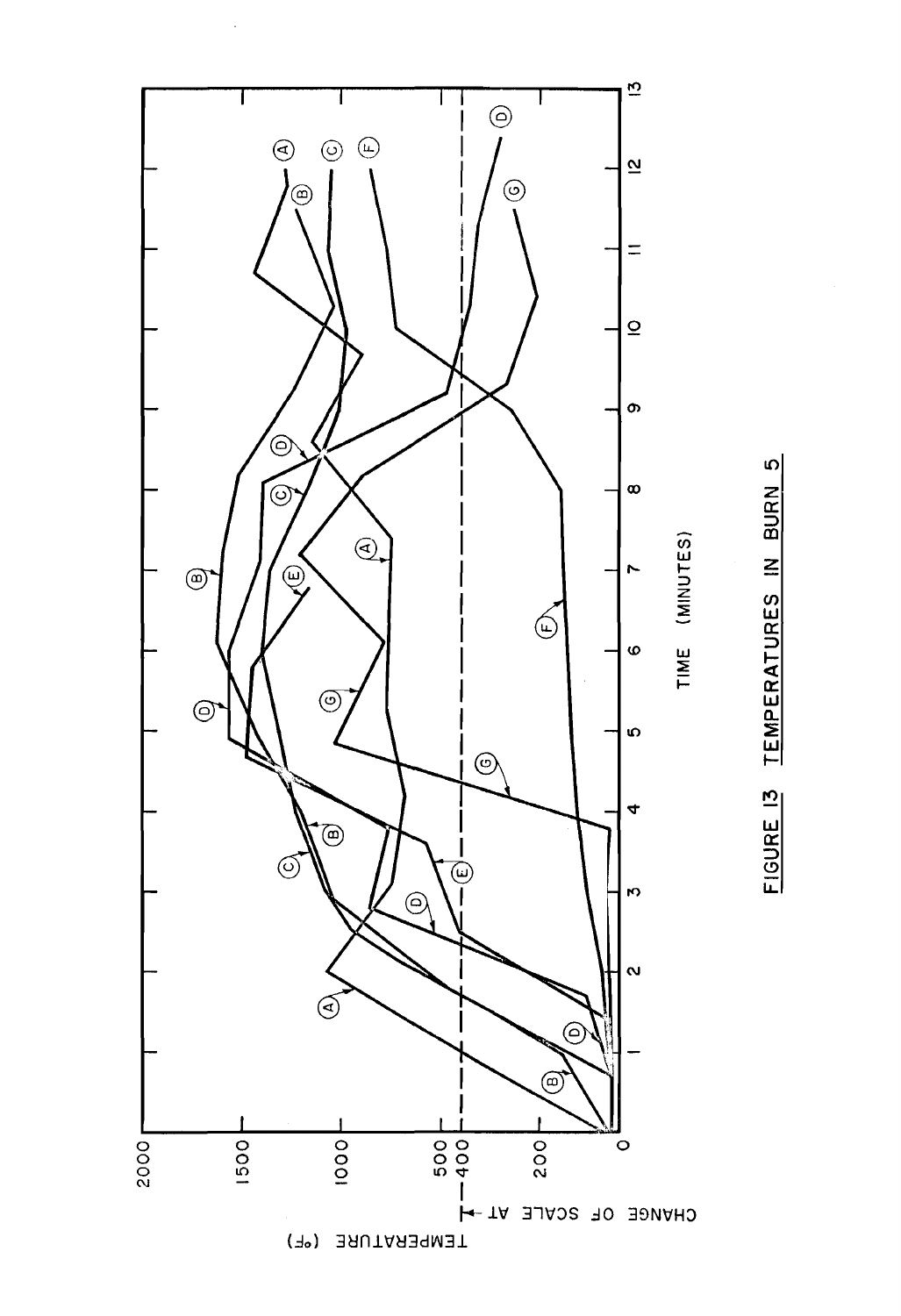

FIGURE 14 TEMPERATURES IN BURN 7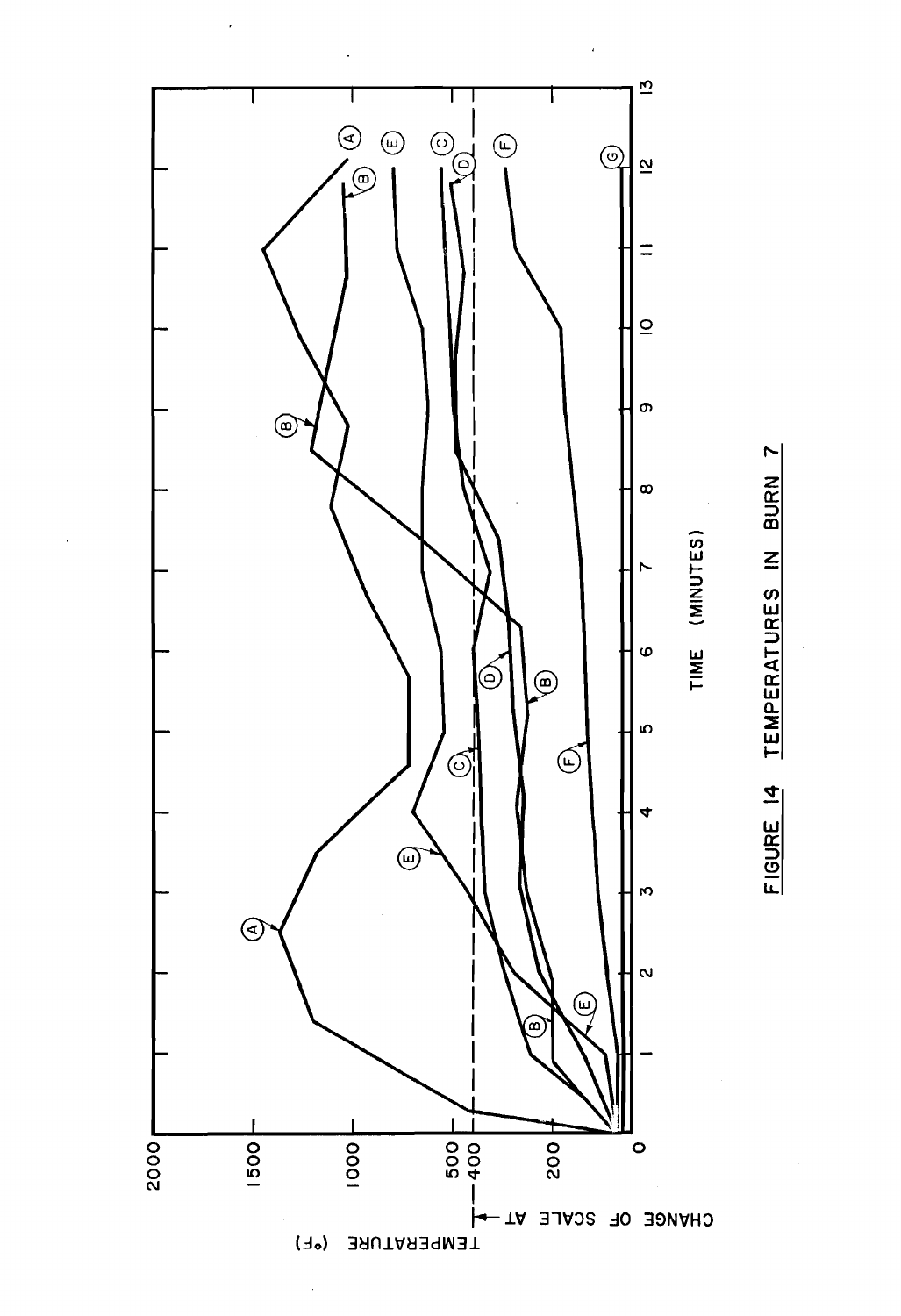

#### TEMPERATURES IN BURN 6 (AULTSVILLE FRATERNITY HALL) FIGURE 15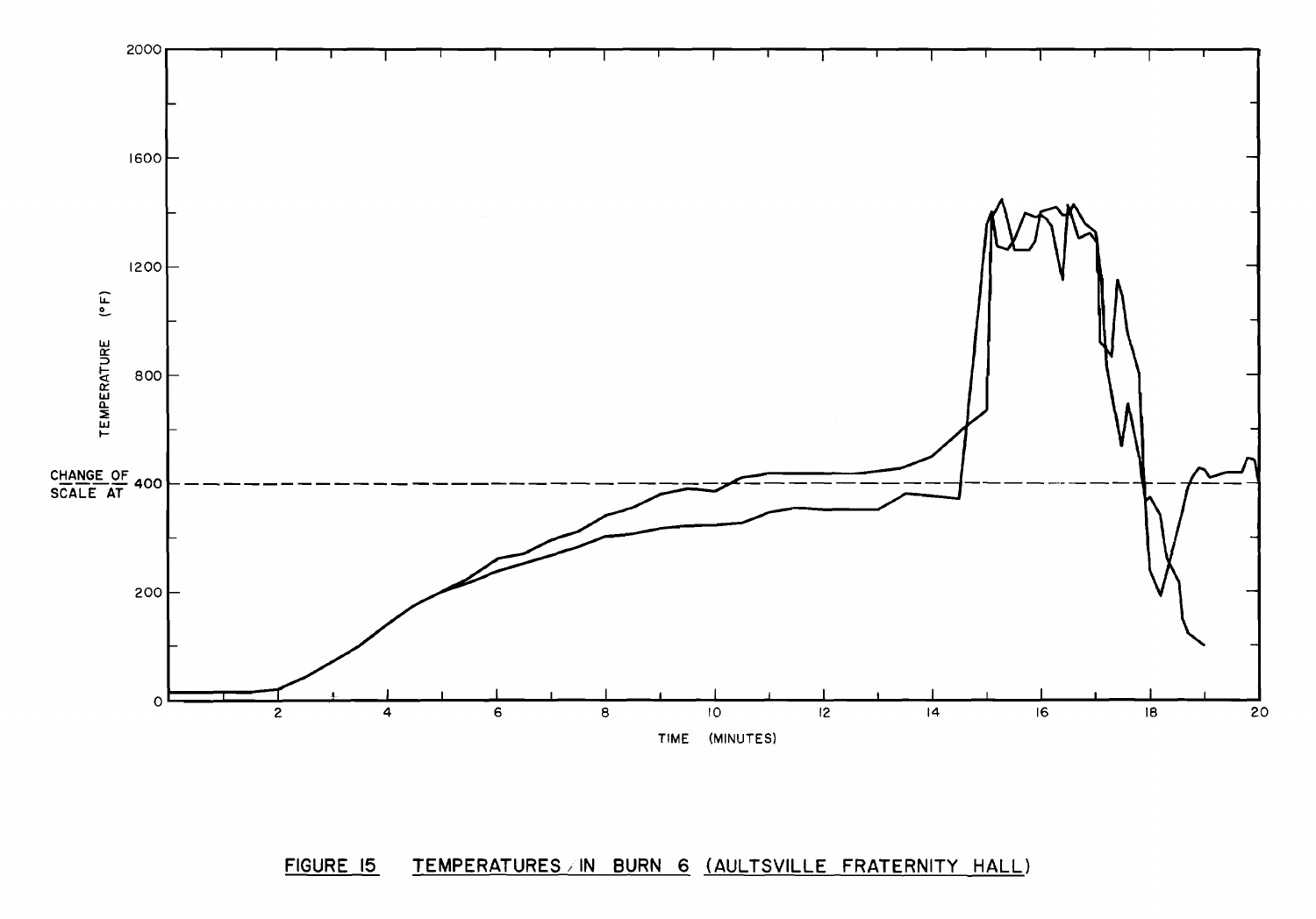

TEMPERATURES IN BURN 8 (AULTSVILLE SCHOOL) FIGURE 16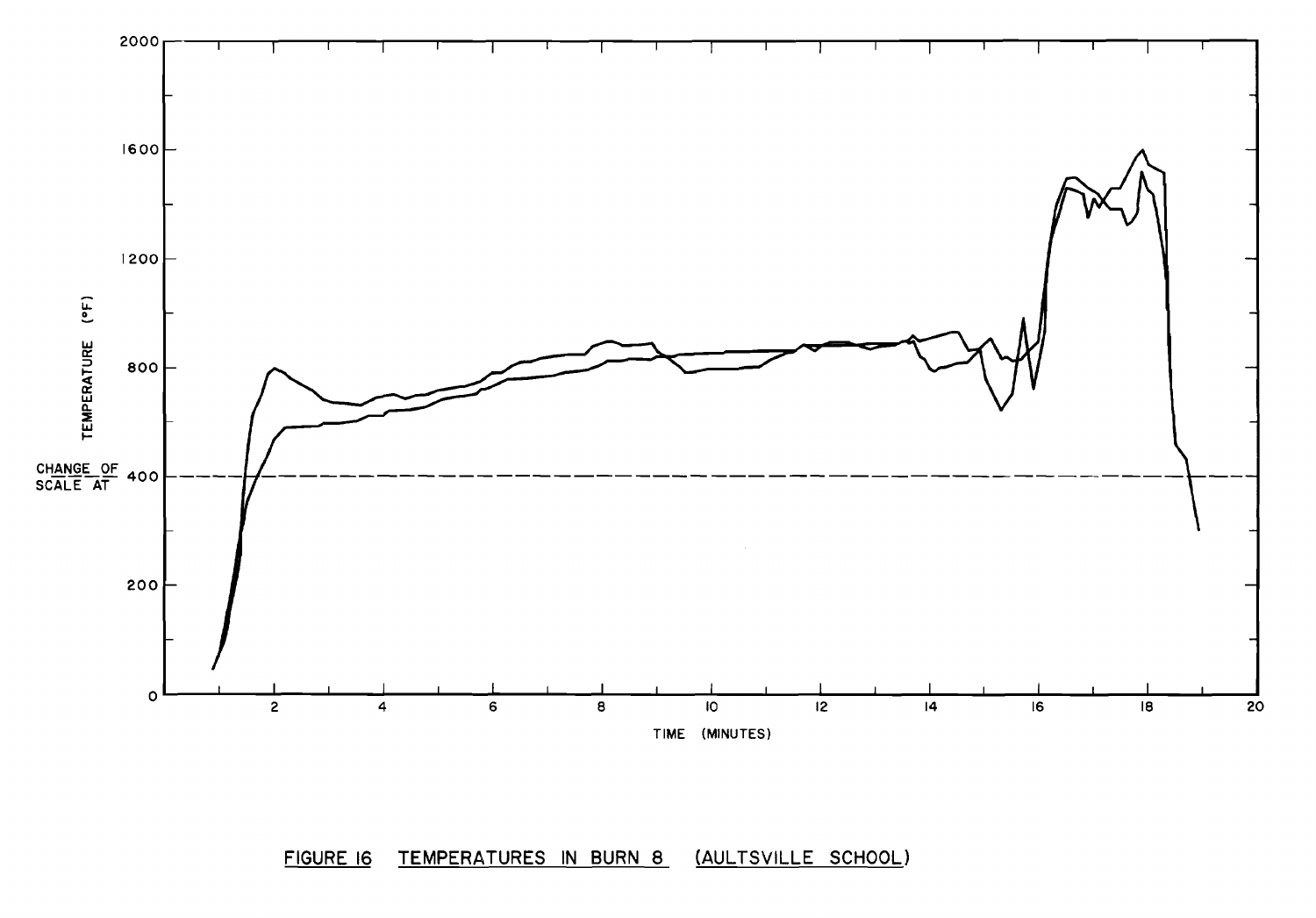



 $\sim$